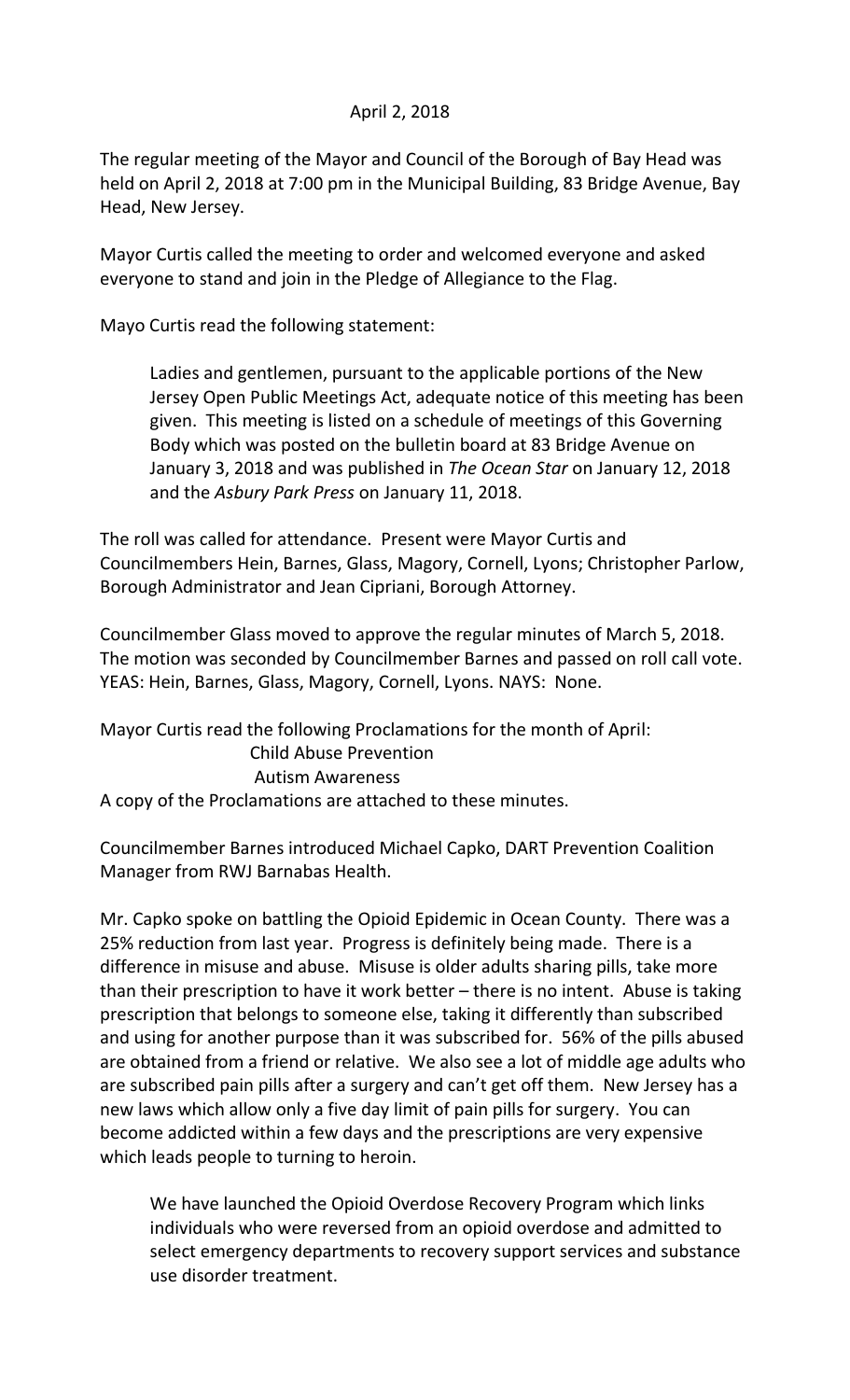Narcan is a life-saving nasal spray that counters the effects of opioids and reverses an overdose. While Narcan is saving lives, many reversed survivors are trapped in a cycle of repeated drug use and may not receive the necessary treatment and recovery support services. Local law enforcement all have Narcan. You can obtain free training in Toms River on Narcan. There is no risk if it is administered and the person isn't having an overdose but if they are it will throw them right into withdrawal.

There were 53 deaths in 2012, 113 in 2013, down to 92 in 2014, up to 118 in 2015 and 209 in 2016. There were also 977 Narcan reversals in 2016.

In 2017 there were 163 deaths which is a 20% reduction and 591 reversals using Narcan.

New on the scene is fentinol which is added to herion. Dealers feel it gives a better high therefore satisfy their customers but it is killing them. It is illegally made.

Anyone in Ocean County that goes through our hospital system because of an opoid overdose is met at the hospital. They try to get them directly into treatment. If they refuse there is an eight week follow up.

There is also a Blue Heart Program – if you want to get into treatment you would go to a participating Police Department and turn in any drugs you have. You would meet with an officer - in this program you don't have to have an overdose to have access to the services available. There are seven participating Police Departments in Ocean County.

To help you can be responsible for your own medications. Talk to your children and grandchildren. Know the signs of abuse and addiction. Count your pills. Don't keep expired prescriptions. Keep medications locked up. Dispose of pills properly. There are a number of medicine drop locations in Ocean County – Point Pleasant Borough Police Department being one.

Mayor Curtis: Bay Head residents can drop off medications at our Police Department twice a year.

Lt. LaRue: We have a drop box in our department so they can be left with us year round.

Mayor Curtis thanked Mr. Capko for his informative information.

Councilmember Hein moved to appoint Councilmember Cornell as Council's Representative to the Environmental Commission. The motion was seconded by Councilmember Lyons and passed on roll call vote: YEAS: Hein, Barnes, Glass, Magory, Cornell, Lyons. NAYS: None.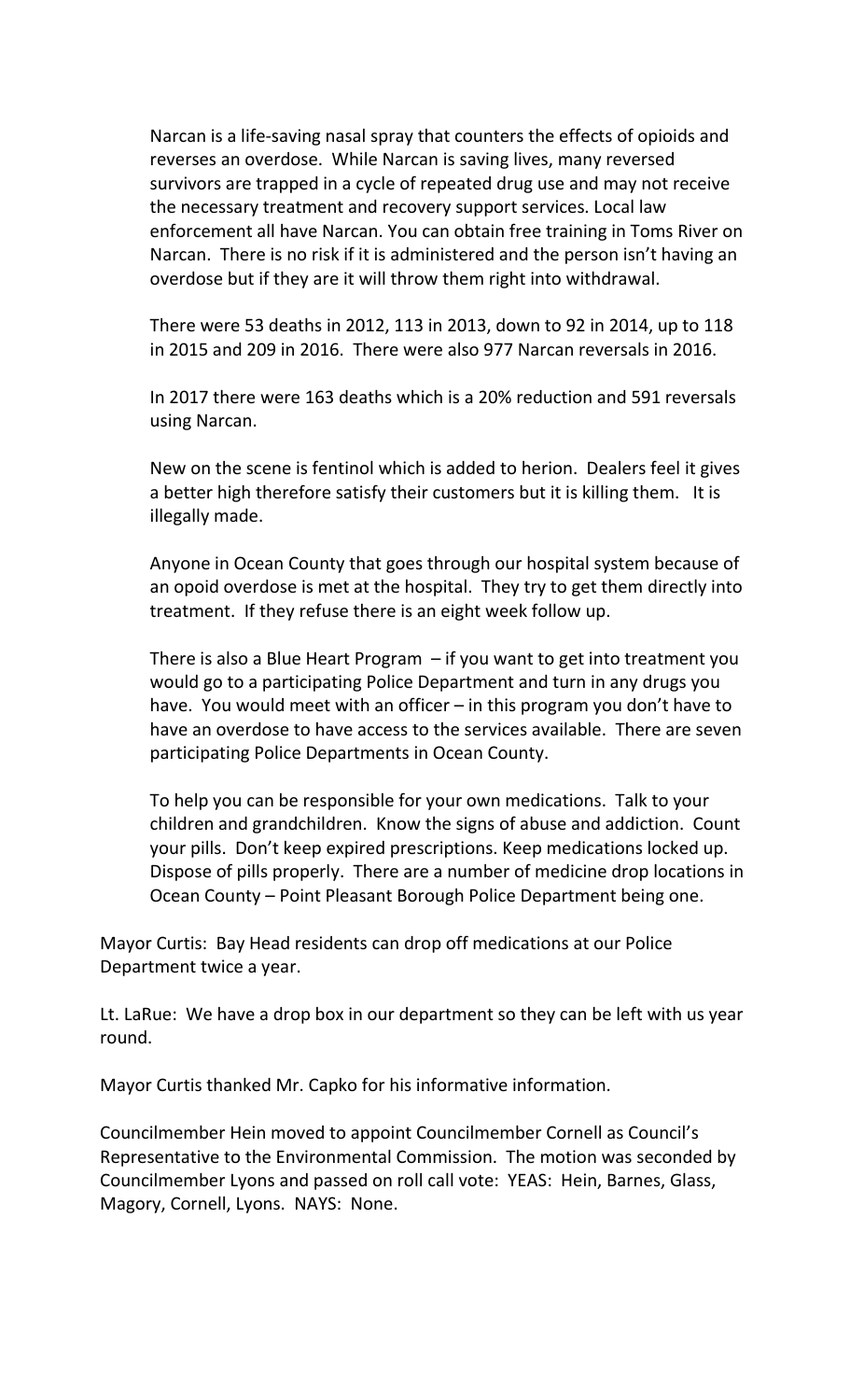Councilmember Lyons: Tonight we will have our Budget hearing. He introduced William Antonides, Jr., CFO and Robert Hulsart, Auditor who are here tonight to answer any questions you have on the 2018 Budget.

Mayor Curtis called for Ordinance, Second Reading, Public Discussion and Vote.

Councilmember Lyons offered Ordinance 2018-05 entitled:

AN ORDINANCE OF THE BOROUGH OF BAY HEAD, OCEAN COUNTY, STATE OF NEW JERSEY, TO EXCEED THE 2018 MUNICIPAL BUDGET APPROPRIATIONS LIMITS AND TO ESTABLISH A CAP BANK (N.J.S.A. 40a:4-45-14)

Councilmember Lyons moved to approve this ordinance be adopted on second reading and final passage. The motion was seconded by Councilmember Glass.

Mayor Curtis opened the meeting to the public for a public hearing on this ordinance.

There being no questions or comments the public hearing was closed.

The motion passed on roll call vote. YEAS: Hein, Barnes, Glass, Magory, Cornell, Lyons. NAYS: None. A copy of this ordinance is attached to these minutes.

Councilmember Lyons offered Resolution 2018-55 authorizing the Budget to be Read by Title Only and moved it for adoption. The motion was seconded by Councilmember Glass and passed on roll call vote. YEAS: Hein, Barnes, Glass, Magory, Cornell, Lyons. NAYS: None. A copy of the resolution is attached to these minutes.

Councilmember Lyons offered Resolution 2018-56 authorizing Self-Examination of the Budget and moved it for adoption. The motion was seconded by Councilmember Glass and passed on roll call vote. YEAS: Hein, Barnes, Glass, Magory, Cornell, Lyons. NAYS: None. A copy of the resolution is attached to these minutes.

Mr. Antonides gave an overview of the 2018 Budget which was introduced on March 5<sup>th</sup>:

Self-Review will be done this year. It hasn't been allowed by the State since Sandy.

The budget is within the appropriations cap. The cap is \$4,154,899. The operating budget is \$3,753,649 which is \$401,250 or 9.66% under the caps.

The budget is within the levy cap. The cap is \$3,901.724. The tax levy is \$3,479,318 which is \$422,406 or 10.83% under the caps.

The budget as introduced is \$.2174 per hundred. The budget adopted last year was \$.2125 per hundred. The tax increase will be \$.0049 a 2.3%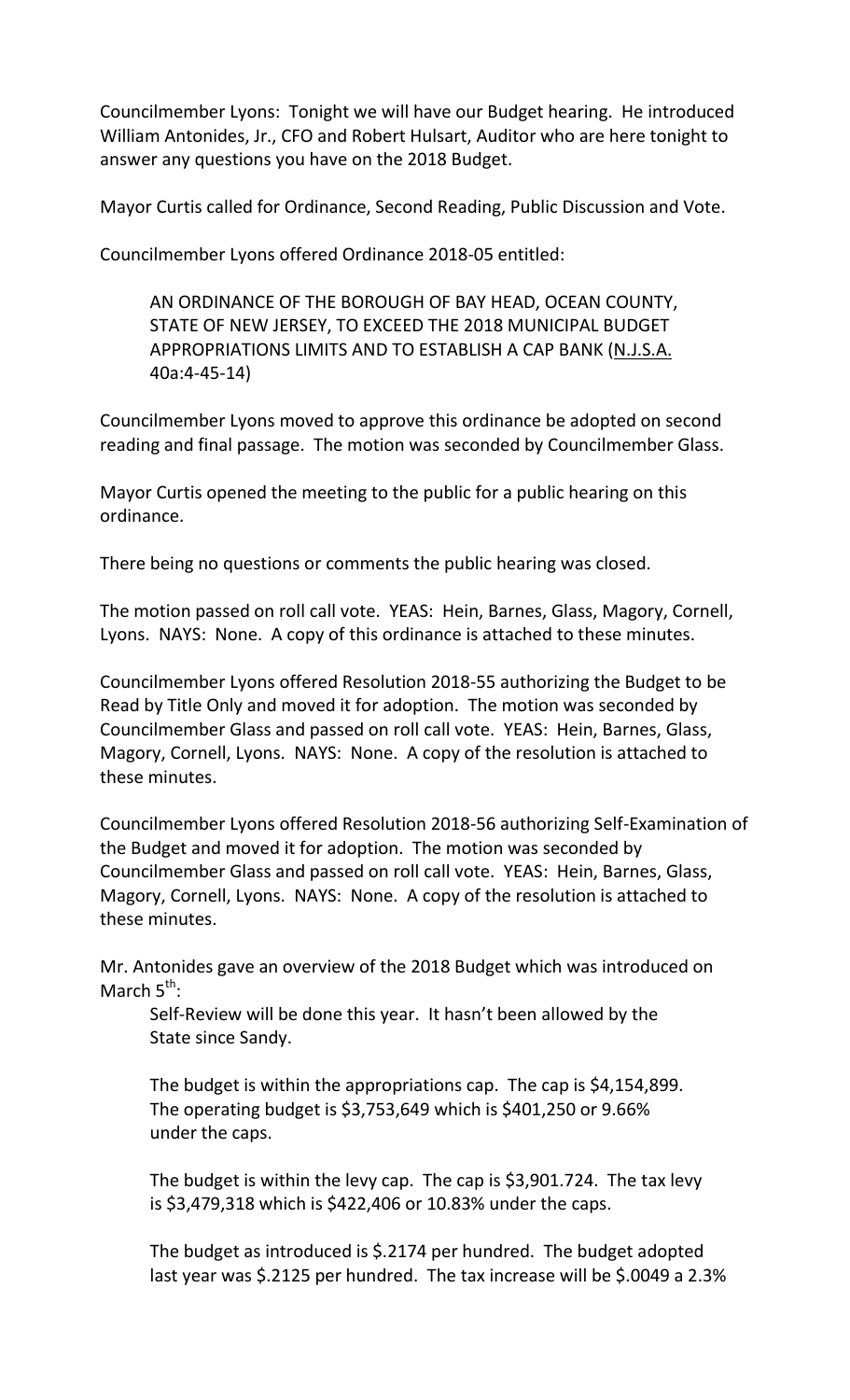increase and provide additional funds of \$104,093. This will be an increase of \$112.00 annual on a house assessed at \$1,561,000.

We continue to save money by taking advantage of low interest rates, using short term notes so there are no closing or reporting requirements. This year we borrowed \$414,035 from ourselves at 0%, and \$1,900.00 at .90%.

We will be paying off \$711,000 of these notes which is paying off 37% of outstanding debt this year.

The Budget will be posted on the Borough website.

Mayor Curtis opened the meeting to the public for a public hearing on the Budget.

Tom Charlton, 18 Harris Street: Are there any significant increases in the budget?

Mr. Antonides: We had the following increases: \$31,300 in Health Insurance, \$25,727 in PFRS (pension), \$11,601 in PERS (pension) and \$28,000 in Solid Waste.

There being no further comments or questions the public hearing on the 2018 Budget was closed.

Councilmember Lyons offered Resolution 2018-57 amending the 2018 Municipal Budget and moved it for adoption. The motion was seconded by Councilmember Glass and passed on roll call vote. YEAS: Hein, Barnes, Glass, Magory, Cornell, Lyons. NAYS: None. A copy of the resolution is attached to these minutes.

Councilmember Lyons offered Resolution 2018-58 adopting the 2018 Municipal Budget and moved it for adoption. The motion was seconded by Councilmember Glass and passed on roll call vote. YEAS: Hein, Barnes, Glass, Magory, Cornell, Lyons. NAYS: None. A copy of the resolution is attached to these minutes.

Mayor Curtis called for Reports of Standing Committees.

Councilmember Hein, read the Construction Official, Code Enforcement and Zoning Reports for the month of March. Copies of the reports are attached to these minutes.

Bulk Pick-Up will be Monday, June 4, 2018. Notice will be posted to our web-site.

Radon Update – We are closing out our radon testing program. We have three tests remaining. There is no charge. We did get full reimbursement from the DEP for this program.

Councilmember Barnes: We will be acting on a couple of ordinances tonight that we have been working on. We continue to review our codes. We are also working on a letter to be mailed this spring reminding residents of some of the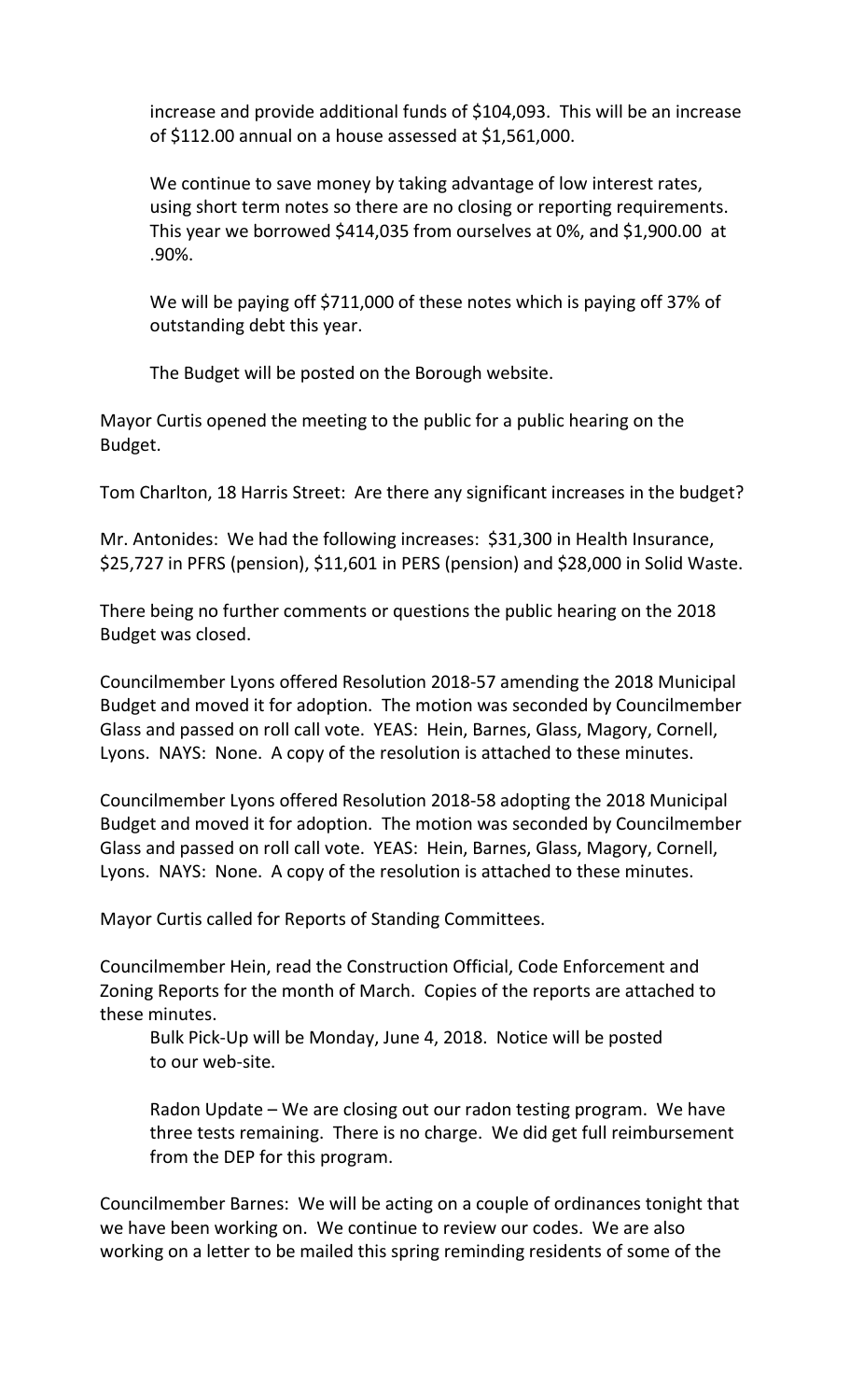rules and regulations in town. The letter will be circulated to council soon for their review.

Councilmember Glass, Public Safety, read the Police, OEM and Fire Department report for the month of March. A copy of the report is attached to these minutes.

OEM – Tip of the Month:

Even though New Jersey traditionally does not have many or sever earthquakes, New Jersey is at some risk for earthquakes. Plus, you never know when where you may travel to. Know your Risk: be Red Cross Ready "Earthquake Safety Checklist"

Fire Department – Tip of the Month: Always supervise children when they are using a microwave oven. Use only microwave-safe food containers or dishes. Never use aluminum foil or metal in a microwave oven. If you have a fire in the microwave, leave the door closed, turn the oven off and unplug it from the wall. If the fire does not go out, get outside and call the fire department.

Councilmember Magory, Public Works: Ocean County Solid Waste Department has reached out to us regarding document shredding events for 2018. We will be hosting an event on June 23, 2018 at our Recycling Center. Point Pleasant Borough will host an event at their Municipal Building on Saturday, September 22, 2018. So if you miss ours you can go to theirs.

We held two preconstruction meetings last week.

One to install sidewalks on the west side of Clayton Avenue – which I refer to as fill in the blanks. This project should start within the next three weeks. We have been in touch with the residents.

The second will be the repaving of five streets. It will also start within the next three weeks. We want all of the work done by Memorial Day.

We are looking into how to repair Howe Park. Rules of use will be set by our Parks, Grounds and Recreation Committee.

Osborne Avenue curbs and sidewalks will be done in the Spring of 2019.

Councilmember Cornell, Parks, Grounds and Recreation: The Environmental Commission will be participating in the Spring Beach Sweeps on April 21, 2018. If you want to participate meet at the Bay Head Beachhouse at 9 am.

The Environmental Commission meet the second Tuesday of the month at 5:30 pm in this room. They will be discussing offshore drilling and giving Council a letter of their discussion.

The Beautification Committee will be looking at improvement projects such as replacing some trees in Centennial Park and Twilight Lake and sprucing up the hot box beside the bank.

Summer Recreation Program will start on Monday, July 9<sup>th</sup> and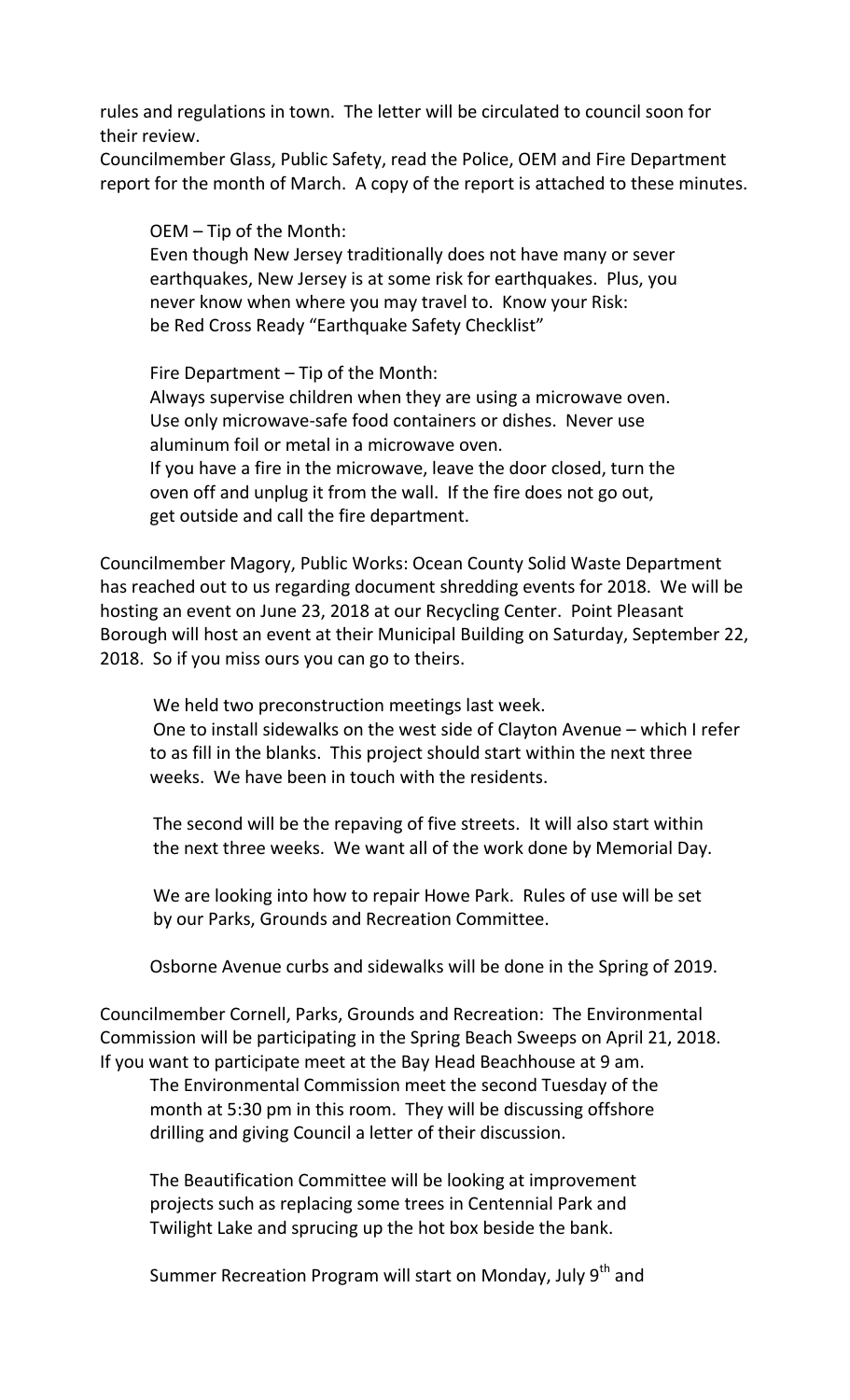run for six weeks. The hours will be the same as last year 9 am to 12 noon Monday thru Thursday.

Councilmember Lyons, Finance: The 2018 Budget has been discussed.

Technology Committee: Borough Administrator, Chris Parlow has done the heavy lifting on lowering our insurance cost concerning preventing cyber crime by have all employees complete the required training. He is still working on that for our part-time employees.

I encourage you to use the "Report a Concern" on our website. As of yet it has not been used. Maybe at the next meeting we will walk you through the process.

Christopher Parlow, Borough Administrator: The Borough was selected to receive funding from the New Jersey Dept. of Transportation Fiscal Year 2018 Municipal Aid Program for Osborne Avenue Curb and Sidewalk Reconstruction in the amount of \$240,000.00. An ordinance is being introduced tonight to get the financing on the books.

We have a significant anniversary coming up October 29, 2018, it will be the  $6<sup>th</sup>$  anniversary of Super Storm Sandy. If you received a letter of substantial damage, which indicated you had damage of 50% or more based on the assessed value of your home and requested REM or ICC money from the Federal Government or FEMA, there are conditions associated. At the beginning there was a four year period which was extended to six years to elevate your property to the BFE. Bay Head issued in 2012/2013 sixty letters of substantial damage. We are going through that list checking to see which property owners still have to elevate their homes by October 29, 2018. There are still a number of properties that haven't been lifted. We will notify them. The lift is necessary

in order for the Borough to continue to participate in the program.

Municipal Public Access Plan is being finalized by the Borough. In 2012 DEP recommended all towns adopt a plan. In November 2016 they made it a requirement as part of any land use application being submitted to them. We recently submitted a Five Year Beach Maintenance Permit and were told it won't be approved unless the Municipal Access Plan is adopted. At the present time no one can do maintenance on the beach.

Councilmember Lyons: When it is adopted by us – how long is the turn around on the Five Year Permit?

Mr. Parlow: They have to preapprove the plan before you act on it. They are ready as soon as the plan is adopted – I am hoping to have it to you at the May meeting.

Mayor Curtis called for Clerk's Correspondence.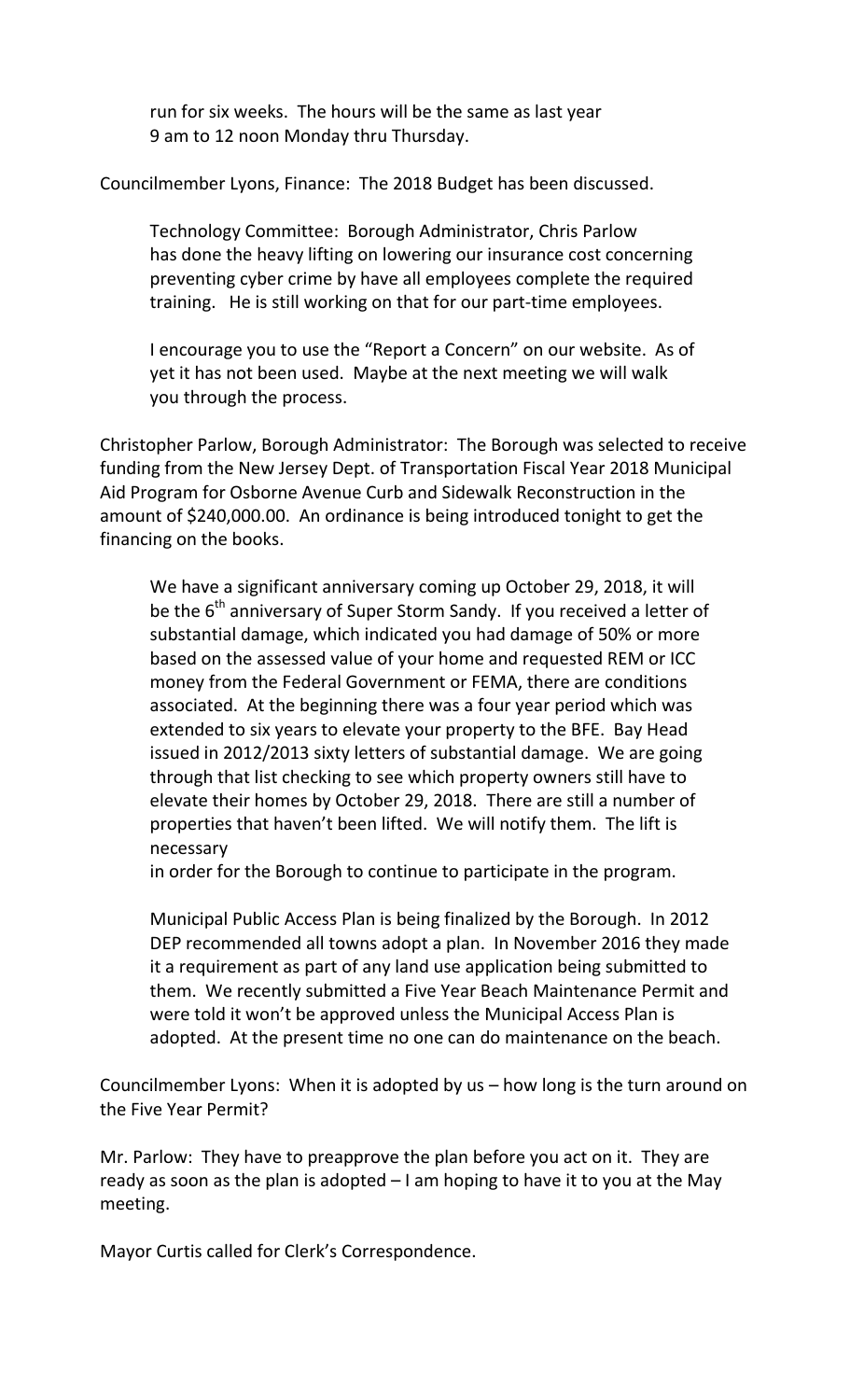Ms. Applegate offered the following:

Request from Eric Beyer, owner of Beach House Classic Boardshop for permission to have their Annual Old School Surfboard Display in front of 517 Main Avenue, Sunday April 22 $^{nd}$  from 8 am to 5 pm

Councilmember Glass moved to approve the request which was seconded by Councilmember Lyons and passed on roll call vote. YEAS: Hein, Barnes, Glass, Magory, Cornell, Lyons. Nays: None.

Mayor Curtis called for Resolutions.

Councilmember Glass offered Resolution 2018- 59 appointing Class I Special Law Enforcement Officers for the Borough of Bay Head and authorizing their attendance at the Ocean County Police Academy.

Councilmember Lyons offered Resolution 2018-60 reappointing William E. Antonides, Jr., as part-time Chief Financial Officer.

Councilmember Lyons offered Resolution 2018-61 to Cancel General Capital Improvement Authorizations.

Councilmember Magory offered Resolution 2018-62 authorizing the execution of a Shared Service Agreement with Brick Township Municipal Utilities Authority for services relating to the Borough's Sanitary Sewage Collection System.

Councilmember Magory offered Resolution 2018-63 authorizing the execution of a Shared Service Agreement with Schindler Elevator for service and maintenance of the elevator in the Municipal Building.

Councilmember Glass moved the above resolutions be adopted. The motion was seconded by Councilmember Magory and passed on roll call vote: YEAS: Hein, Barnes, Glass, Magory, Cornell, Lyons. NAYS: None. A copy of each resolution is attached to these minutes.

Mayor Curtis called for Ordinance, Second Reading, Public Discussion and Vote.

Councilmember Barnes offered Ordinance 2018-03 entitled:

ORDINANCE OF THE BOROUGH COUNCIL OF THE BOROUGH OF BAY HEAD, COUNTY OF OCEAN, STATE OF NEW JERSEY, AMENDING CHAPTER 126 OF THE MUNICIPAL CODE ENTITLED "FLOOD DAMAGE PREVENTION"

Councilmember Barnes moved to approve this ordinance be adopted on second reading and final passage. The motion was seconded by Councilmember Hein.

Mayor Curtis opened the meeting to the public for a public hearing on this ordinance. There being none the public hearing was closed.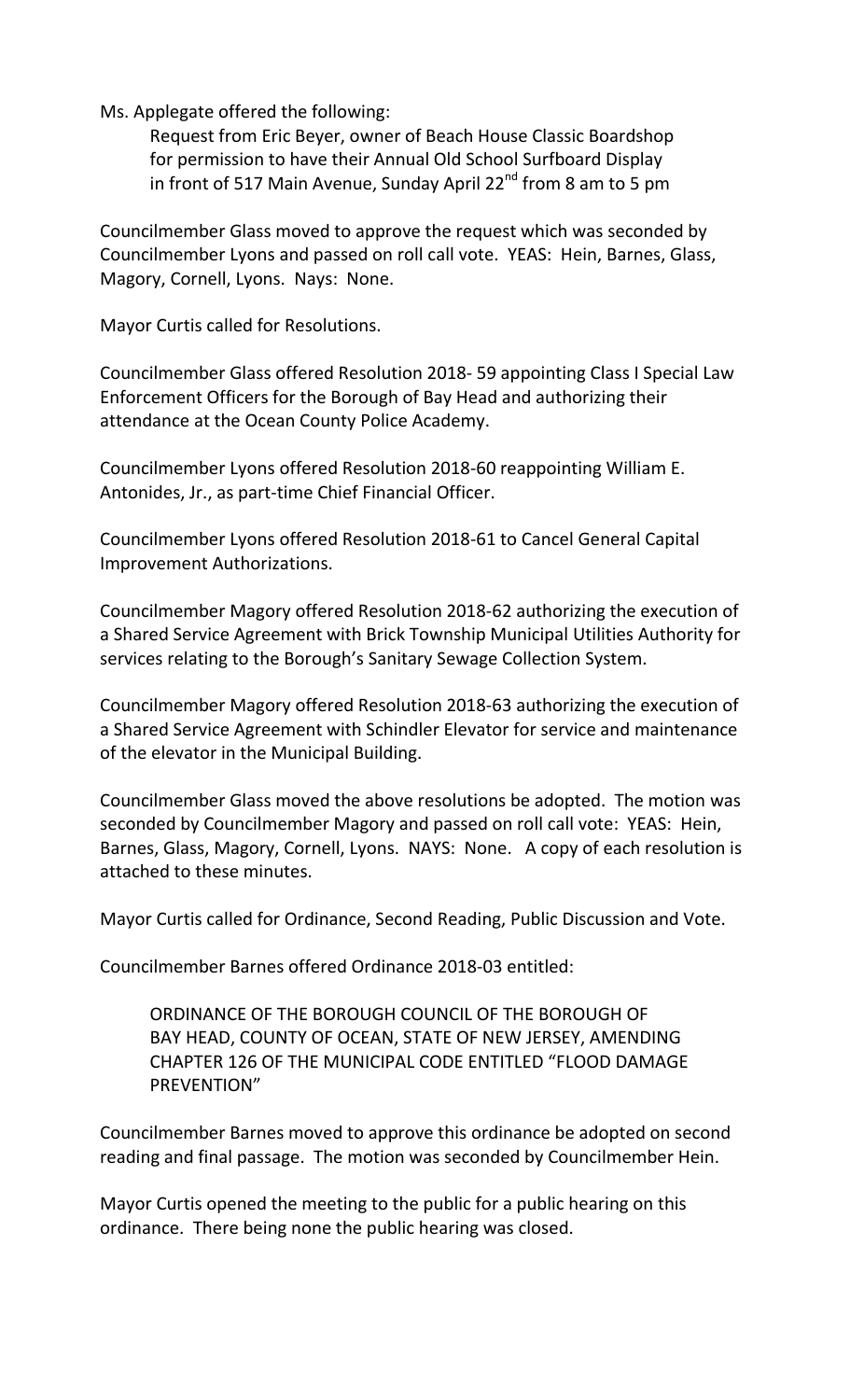Councilmember Barnes moved to carry the vote of Ordinance 2018-03 to the May 7, 2018 meeting to allow the Planning Board time to render their opinion on the ordinance. Their regular meeting of March 21, 2018 was cancelled because of snow. The motion was seconded by Councilmember Hein and passed on roll call vote. YEAS: Hein, Barnes, Glass, Magory, Cornell, Lyons. NAYS: None. A copy of this ordinance is attached to these minutes.

Councilmember Lyons offered Ordinance 2018-04 entitled:

AN ORDINANCE OF THE BOROUGH OF BAY HEAD, IN THE COUNTY OF OCEAN, NEW JERSEY, AMENDING ORDINANCE NO. 2017-07 OF THE BOROUGH FINALLY ADOPTED JULY 10, 2017 TO ELIMINATE THE NJDOT GRANT FOR CLAYTON AVENUE SIDEWALKS AND TO INCREASE THE BONDS AND NOTES AUTHORIZED FROM \$411,350 TO \$601,350

Councilmember Lyons moved to approve this ordinance be adopted on second reading and final passage. The motion was second by Councilmember Glass.

Mayor Curtis opened the meeting to the public for a public hearing on this ordinance.

Tom Charlton: Why is the grant not applicable?

Mr. Parlow: It was a federal grant administered by NJ DOT. Federal grants come with a lot of conditions. The primary one required the Borough to use an engineer from the federal bid process. Bay Head had already started the process with their own engineer and paid for those services. The other condition was that our engineer couldn't do the inspection work. Since the Borough wants to move on the project instead of having to push it off a year or so they have decided to return the grant.

The motion passed on roll call vote. YEAS: Hein, Barnes, Glass, Magory, Cornell, Lyons. NAYS: None. A copy of this ordinance is attached to these minutes.

Councilmember Barnes offered Ordinance 2018-06 entitled:

ORDINANCE OF THE BOROUGH OF BAY HEAD, COUNTY OF OCEAN, STATE OF NEW JERSEY, AMENDING AND SUPPLEMENTING CHAPTER 177 OF THE BOROUGH CODE ENTITLED "PEDDLING AND SOLICITING"

Councilmember Barnes moved to approve this ordinance be adopted on second reading and final passage. The motion was seconded by Councilmember Glass.

Mayor Curtis opened the meeting to the public for a public hearing on this ordinance.

Dennis Shaning, 542 East Avenue: Does it have to do with the ice cream and food truck?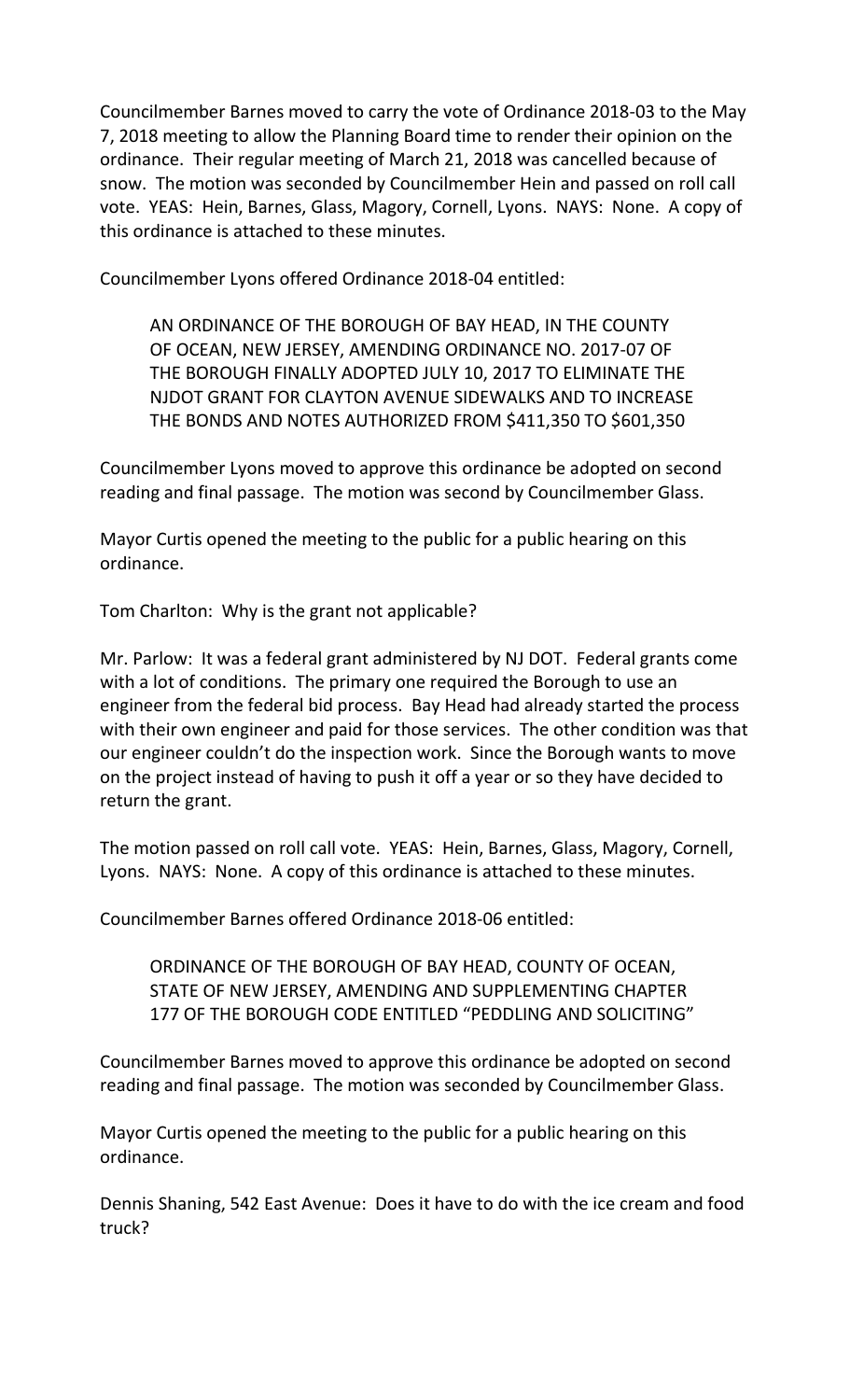Mayor Curtis: Yes. There are a number of changes to the ordinance; drivers will be investigated, if more than two ice cream and one hot food application is received an auction will be held. We have awarded the 2018 license – two ice cream and one hot food.

Mr. Parlow: Additional verbiage was added – vendors can't park in front of a business that sells the same goods as they are peddling. We added a number of background check requirements – there we none before. Language was also added to allow the hot food truck to utilize the borough parking lot which will be monitored by the Chief. They still can't sell east of East Avenue or sell on Main Avenue. The ice cream is limited to 30 minutes in one location and 60 minutes for the hot food. The fees will also increase.

Mr. Shaning: The food truck can't stay in any one location more than 60 minutes – will that be true for the parking lot also?

Mr. Parlow: The Chief will have that discretion to allow them to stay more than 60 minutes in the parking lot. We feel it will be safer to have them in the parking lot. If the parking lot is an issue it can be stopped at any time.

Susie Van Schoick, 111 Meadow Avenue: So the food truck can stay in the parking lot one hour or more?

Mayor Curtis: The location will be in the white lines south of the hot box. The Chief would like to try this location.

Councilmember Cornell: He can still park on the street. If it is not safe he can move to the parking lot – for the safety of the public. He won't be in the municipal lot for the entire day.

Ms. Van Schoick: But he can be there more than one hour.

Mayor Curtis: That is correct.

Mr. Shaning: It seems this is another fine mess we got ourselves into – elected officials in the interest of tax payers – the food truck is taking away business from Dune Grass, Charlie's, Central Market, Cheese Shop. The food truck owns a business that is  $\frac{1}{2}$  mile down the road. How did this come about – why do we need it to begin with? Now we have to manage it – it is a detriment to the existing businesses in town. There is a generator on this truck and in order for the food truck to function it has to constantly run. Do we need a food truck? I am shocked that it even got approved.

Councilmember Barnes: The opinions of Council are not representative of all in town. We didn't arbitrarily decide – a majority of the town did want the food truck – and majority rules. Food trucks are in. I feel we are a business friendly council and promote all businesses in town.

Mayor Curtis: The licenses have been issued for 2018.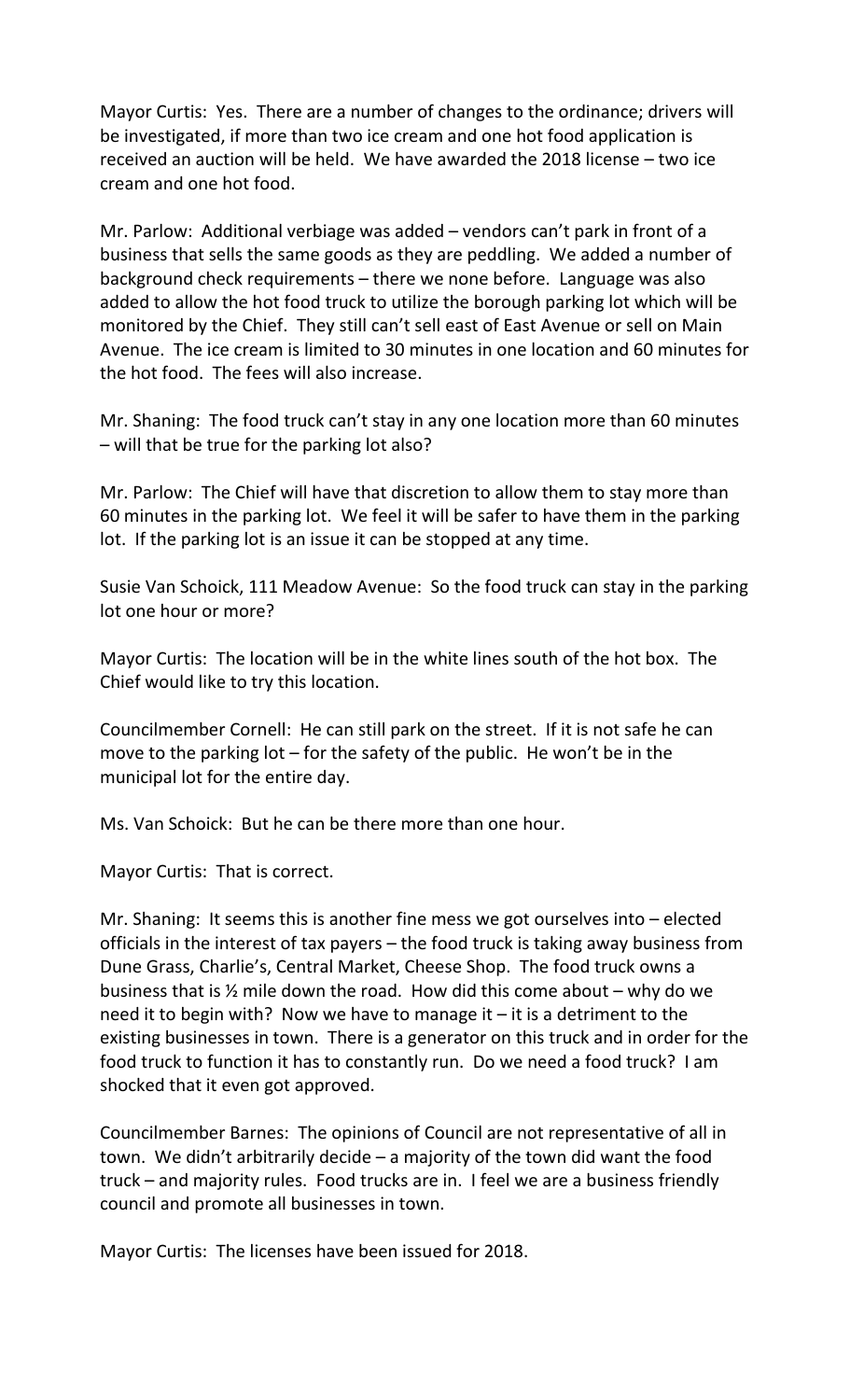Councilmember Hein: I am not in favor but I did receive a number of emails of those who did want it.

Councilmember Lyons: Those emails received weren't from residents only – several were out of town. They were received over a two day period.

Councilmember Magory: I voiced my concerns at the last meeting. They will move there and sit there all day long. I don't believe it should be in a congested area. In this particular case, it is in the most congested area in town.

Ms. Van Schoick: My concern is that the 60 minutes can be extended and that it is a very congested area.

Mayor Curtis: We must rely on our new chief. We appreciate the comments.

The motion passed on roll call vote: YEAS: Hein, Barnes, Glass, Cornell, Lyons. NAYS: Magory. A copy of this ordinance is attached to these minutes.

Councilmember Barnes offered Ordinance 2018-07 entitled:

AN ORDINANCE OF THE BOROUGH OF BAY HEAD, COUNTY OF OCEAN, STATE OF NEW JERSEY AMENDING AND SUPPLEMENTING THE MUNICIPAL CODE OF THE BOROUGH OF BAY HEAD, SO AS TO AMEND CHAPTER 174, ENTITLED "PEACE AND GOOD ORDER"

Councilmember Barnes moved to approve this ordinance be adopted on second reading and final passage. The motion was seconded by Councilmember Hein.

Mayor Curtis opened the meeting to the public for a public hearing on this ordinance.

There being no comments or questions the public hearing was closed.

The motion passed on roll call vote: YEAS: Hein, Barnes, Glass, Magory, Cornell, Lyons. NAYS: None. A copy of this ordinance is attached to these minutes.

Councilmember Hein offered Ordinance 2018-08 entitled:

AN ORDINANCE OF THE BOROUGH OF BAY HEAD, COUNTY OF OCEAN, STATE OF NEW JERSEY AMENDING AND SUPPLEMENTING THE BOROUGH CODE OF THE BOROUGH OF BAY HEAD, SO AS TO AMEND CHAPTER 114 ENTITLED "FEES"

Councilmember Hein moved to approve this ordinance be adopted on second reading and final passage. The motion was seconded by Councilmember Glass.

Mayor Curtis opened the meeting to the public for a public hearing on this ordinance.

There being no comments or questions the public hearing was closed.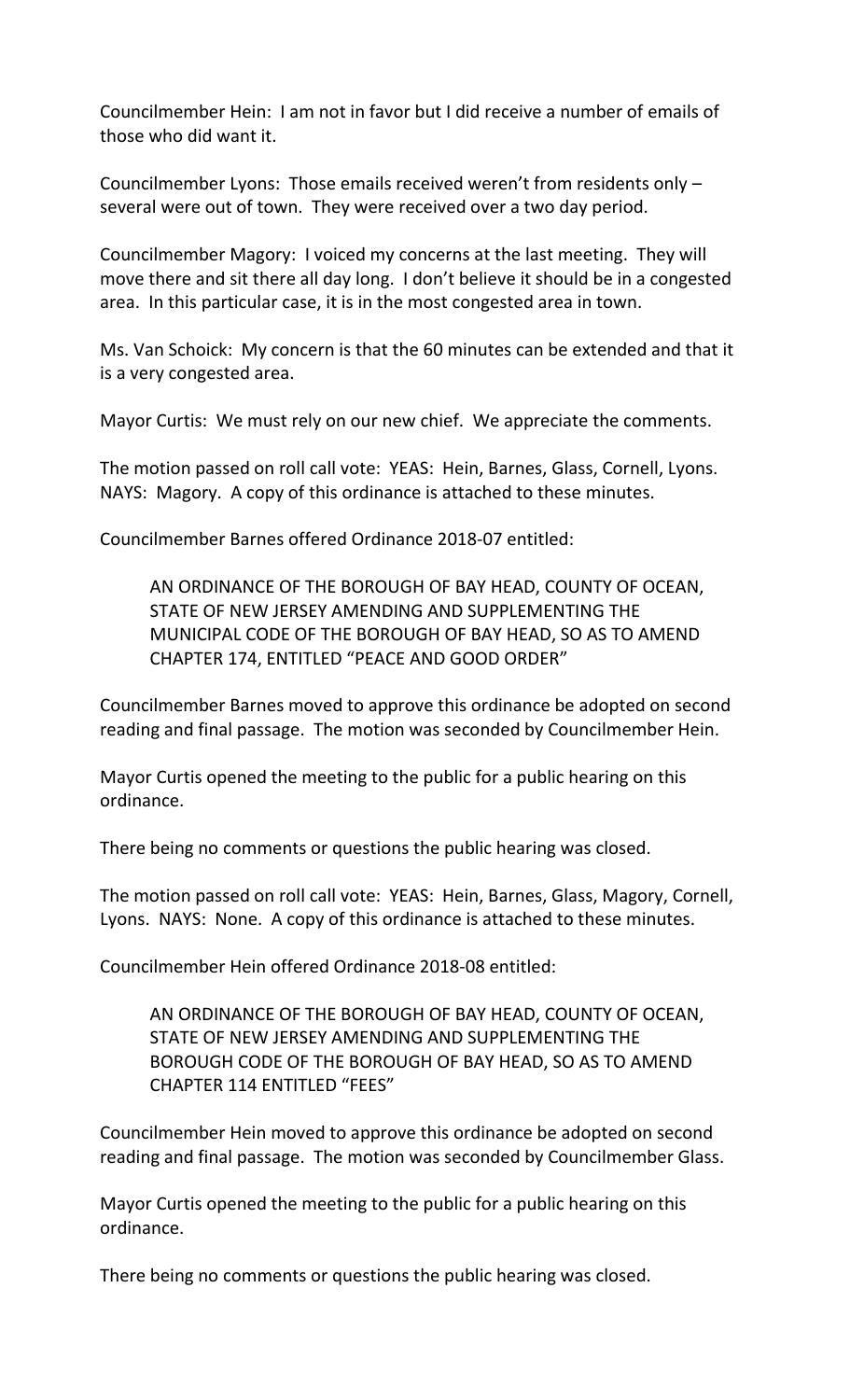The motion passed on roll call vote: YEAS: Hein, Barnes, Glass, Magory, Cornell. NAYS: Lyons. A copy of this ordinance is attached to these minutes.

Mayor Curtis called for Ordinance, First Reading:

Councilmember Lyons offered Ordinance 2018-09 entitled:

AN ORDINANCE OF THE BOROUGH OF BAY HEAD, COUNTY OF OCEAN, NEW JERSEY, PROVIDING FOR THE CONSTRUCTION OF OSBORNE AVENUE SIDEWALKS AND CURBS INCLUDING RELATED EXPENSES IN AND FOR THE BOROUGH OF BAY HEAD AND APPROPRIATING \$300,000 THEREFORE AND PROVIDING FOR THE ISSUANCE OF \$60,000 IN BONDS OR NOTES OF THE BOROUGH OF BAY HEAD TO FINANCE THE SAME

Councilmember Lyons moved this ordinance on first reading, which motion was seconded by Councilmember Magory.

The motion passed on roll call vote. YEAS: Hein, Barnes, Glass, Magory, Cornell, Lyons. NAYS: None. A copy of this ordinance is attached to these minutes. This ordinance is scheduled for second reading and public hearing on May 7, 2018.

Councilmember Barns offered Ordinance 2018-10 entitled:

ORDINANCE OF THE BOROUGH OF BAY HEAD, COUNTY OF OCEAN, STATE OF NEW JERSEY, AMENDING THE BOROUGH CODE OF THE BOROUGH OF BAY HEAD, SO AS TO CREATE CHAPTER 134 OF THE BOROUGH CODE ENTITLED, "INVASIVE PLANT SPECIES"

Councilmember Barnes moved this ordinance on first reading, which motion was seconded by Councilmember Hein.

The motion passed on roll call vote. YEAS: Hein, Barnes, Glass, Magory, Cornell, Lyons. NAYS: None. A copy of this ordinance is attached to these minutes.

This ordinance is scheduled for second reading and public hearing on May 7, 2018.

Mayor Curtis called for Unfinished Business. There was none.

Mayor Curtis called for New Business. There was none.

Mayor Curtis opened the meeting to the public.

Susie Van Schoick: Our property backs up to Howe Park. In the past the park was used to fly kites, a few soccer games, softball games – it was passive field and hopefully will remain so.